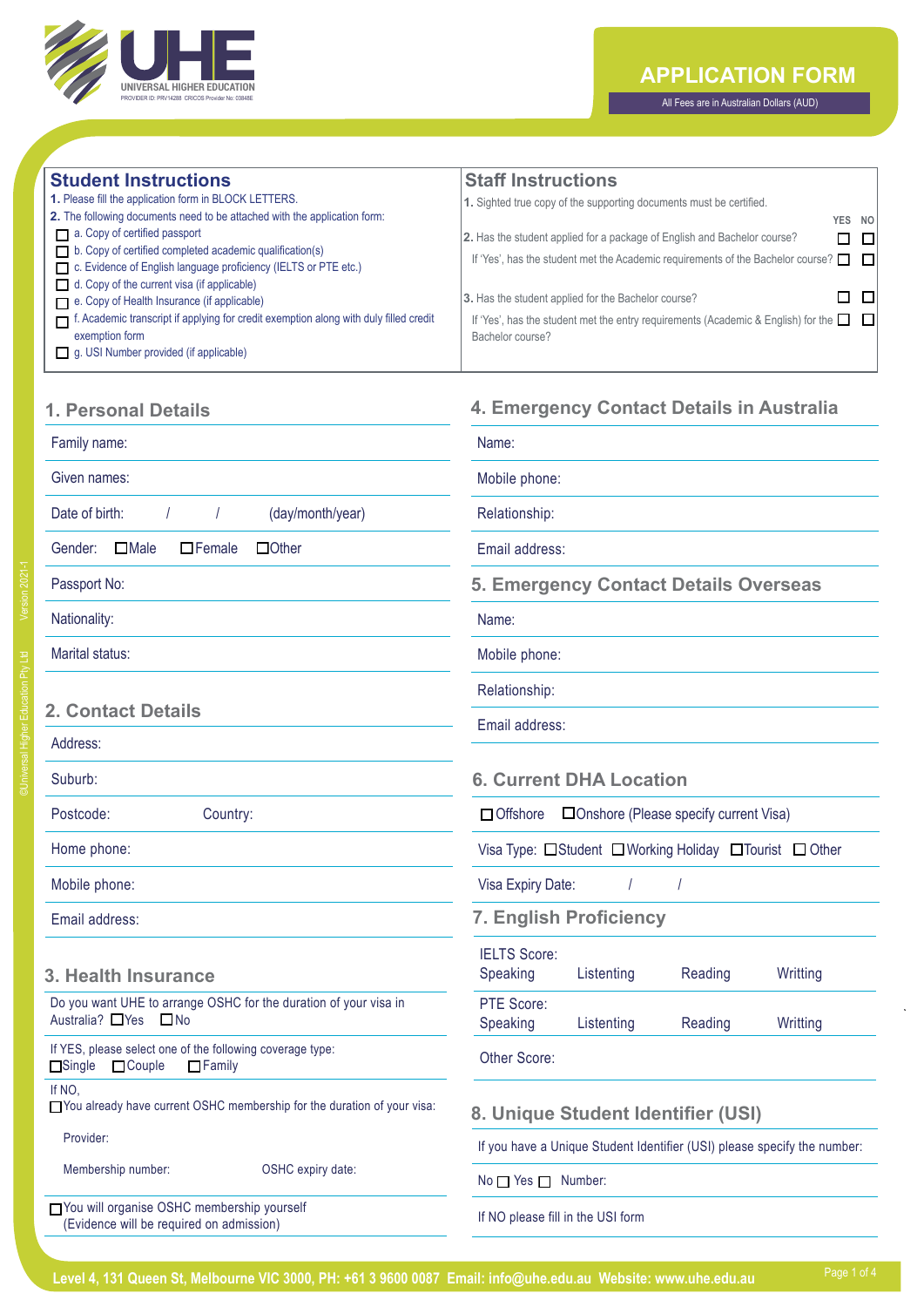# **9. RPL or Academic exemption 11. Previous visa**

Are you applying for Recognition of Prior Learning?  $\Box$  Yes  $\Box$  No

Are you applying for a credit exemption?  $\Box$  Yes  $\Box$  No

■ A certified copy of the academic transcript;

 $\Box$  Subject or course outline from the institution for respective subjects;

Credit form with the subject code(s) of the subject(s) credits are applied;

Extracts from institutional handbooks or other official documentation giving sufficient details of the studies to allow an assessment of the application. All supporting documentation must be in English, including certified translations where appropriate.

### **10. Students with special needs**

Do you consider yourself to have any medical conditions, disabilities,mental health or special needs that could impact upon your studies at UHE?  $\Box$ Yes  $\Box$ No

If yes, please indicate the area (s) of disability, impairment or long-term conditions (you may indicate more than one area)

**11. Previous visa** Have you previously applied for any type of Australian visa?  $\Box$  Yes  $\Box$  No

If yes, please provide details below:

Visa type:

Granted or refused?

If visa was refused, please provide a copy of the visa refusal letter.

#### **12. All possible fees**

| Type                                           | Fee (AUS)                                   |
|------------------------------------------------|---------------------------------------------|
| Enrolment Fee: All courses<br>(Non-refundable) | \$300 maximum                               |
| <b>Tuition Fee</b>                             | Depending on the course                     |
| <b>Material Fee</b>                            | Nil                                         |
| RPL per subject (minimum)                      | \$2000                                      |
| <b>Re-Fnrollment Fee</b>                       | Subject Fee depending on the course         |
| Airport Pick-Up                                | \$110 (one-way)                             |
| <b>Accommodation Placement Fee</b>             | \$300                                       |
| Charges for Late Payment                       | \$50 / installment                          |
| Charge for Lost ID card                        | \$10                                        |
| Charge for Lost Certificate                    | $$50 + postage$                             |
| Change of Course Fee                           | \$250                                       |
| Printing cost per page                         | B/W- A4- 10¢ A3- 15¢ Colour A4- 15¢ A3- 25¢ |

## **13. Courses**

| <b>Please tick the relevant course</b>                                   | <b>Course Fee</b> | <b>Duration</b> | <b>Start Date</b> |
|--------------------------------------------------------------------------|-------------------|-----------------|-------------------|
| Bachelor of Multinational Film Production<br>CRICOS Course Code: 102224B | \$66,000          | 3 Years         |                   |
| Bachelor of Information Technology<br>CRICOS Course Code: 102223C        | \$60,000          | 3 Years         |                   |

## **14. Educational Details (Highest Level First)**

| <b>Qualification or Program Title</b> | <b>Institution Name</b> | Location<br>Country/State | <b>Completed</b> | <b>Date</b><br><b>Started</b> | <b>Date</b><br><b>Finished</b> |
|---------------------------------------|-------------------------|---------------------------|------------------|-------------------------------|--------------------------------|
|                                       |                         |                           | Yes $\Box$<br>No |                               |                                |
|                                       |                         |                           | Yes $\Box$<br>No |                               |                                |
|                                       |                         |                           | Yes $\Box$<br>No |                               |                                |
|                                       |                         |                           | Yes $\Box$<br>No |                               |                                |

### **15. Employment Details**

| Date (From-To)<br>(day/month/year) | <b>Employer</b> | <b>Position Held</b> | <b>Main Duties</b> |
|------------------------------------|-----------------|----------------------|--------------------|
| ۰                                  |                 |                      |                    |
| -                                  |                 |                      |                    |
|                                    |                 |                      |                    |
|                                    |                 |                      |                    |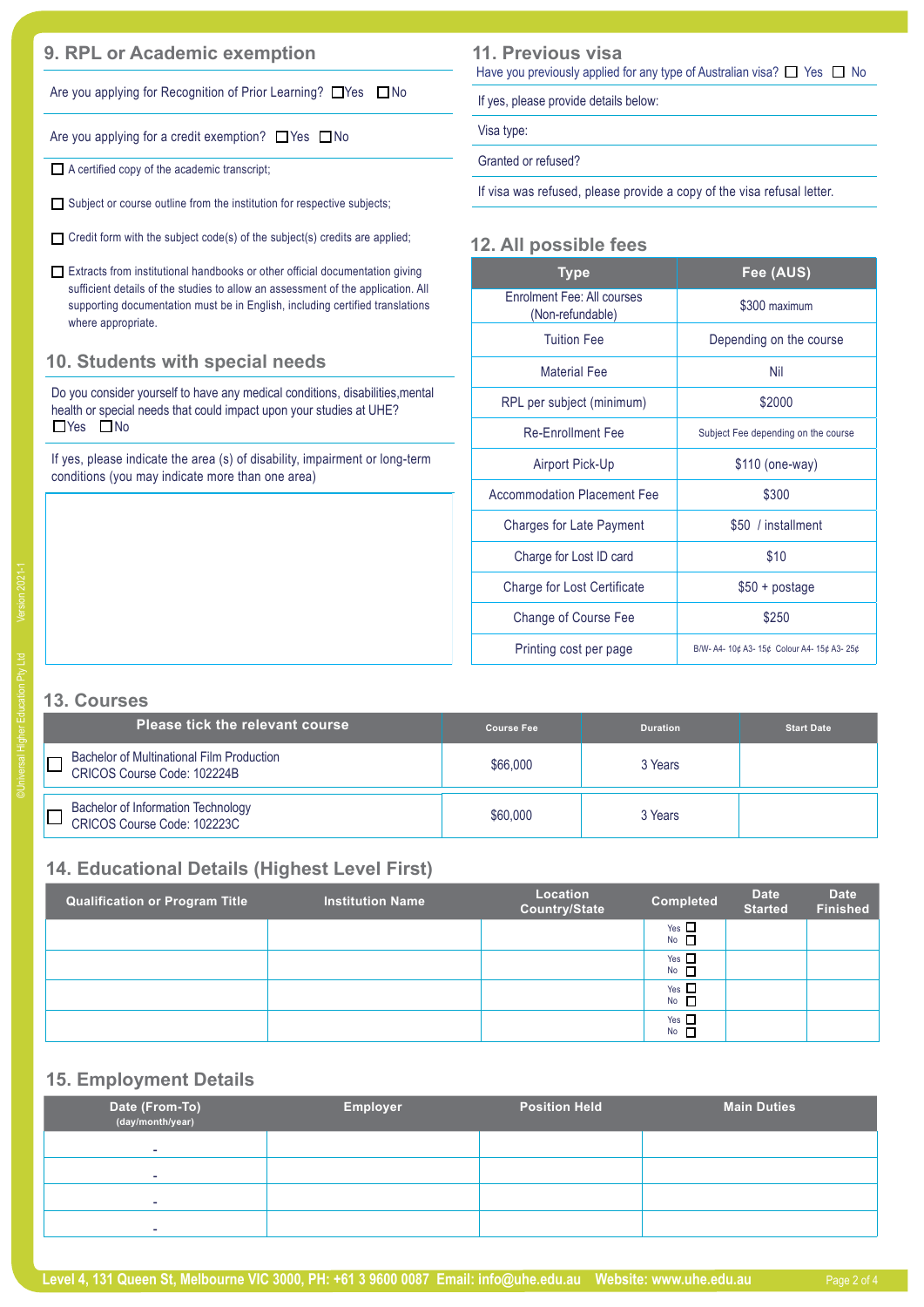#### **PH: +61 3 9600 0087 Fax: +61 3 9642 1470 Email: admissions@XXXXX Website: www.wli.sa.edu.au Refund Policy**

The full refund policy is available on the website (www.uhe.edu.au) or can be requested from UHE Administration. The key events that will cause a refund are identified in the Refunds Table. Please ensure you read this and the notes below before signing this application. The enrolment fee is non-refundable in all situations (except first 2 situations in number 1 below).

|                | <b>SITUATION</b>                                                                                                                                                                                                                                                                                                                                                                                                                            | <b>REFUND of Course Fees</b>                                                                     | <b>REFUND of</b><br><b>Enrolment Fee</b> |
|----------------|---------------------------------------------------------------------------------------------------------------------------------------------------------------------------------------------------------------------------------------------------------------------------------------------------------------------------------------------------------------------------------------------------------------------------------------------|--------------------------------------------------------------------------------------------------|------------------------------------------|
| 1              | UHE does not deliver the program for which the student has paid for the following<br>reasons:<br>• The course does not begin on the agreed commencement Date.<br>. The offer is withdrawn by the Institute.<br>. The course ceases to be provided, at any time, after it commences but before it is<br>completed.<br>• The course is not provided in full to the student because a sanction has been<br>imposed on the registered provider. | Full refund of unspent fees<br>(if student does not accept alternative<br>course offered by UHE) | Yes<br>(only in first two<br>situations) |
| 2              | Student (offshore or onshore) is refused an Australian Student Visa (copy of refusal<br>letter required) or illness or disability prevents the student from taking up the<br>course.                                                                                                                                                                                                                                                        | All prepaid and enrolment fee less<br>\$500                                                      | No                                       |
| 3              | Student default where the UHE has not entered into a written agreement that meets<br>the requirements of section 47B of the Act (refer 47E (1)(b)(i) of the Act) with the<br>student - that is, a compliant agreement.                                                                                                                                                                                                                      | All prepaid and enrolment fee less<br>\$500                                                      | <b>No</b>                                |
| 4              | Onshore student is refused an Australian Student Visa but student already<br>commenced his/her course (copy of refusal letter required); includes visa extension<br>& new applications.                                                                                                                                                                                                                                                     | Remaining unspent fees, less \$500                                                               | <b>No</b>                                |
| 5              | Student defaults or withdraws from course during visa processing but already<br>commenced his/her course.                                                                                                                                                                                                                                                                                                                                   | Remaining unspent fees, less \$500                                                               | <b>No</b>                                |
| 6              | Student withdraws from course 10 weeks (70 days) or more prior to eCoE<br>commencement date. *                                                                                                                                                                                                                                                                                                                                              | 70% of All prepaid fees                                                                          | <b>No</b>                                |
| $\overline{7}$ | Student withdraws from course 5 weeks (35 days) or more prior to eCoE<br>commencement date. *                                                                                                                                                                                                                                                                                                                                               | 50% of All prepaid fees                                                                          | <b>No</b>                                |
| 8              | Student withdraws from course less than 5 weeks, on the eCoE commencement<br>date or after that date. *                                                                                                                                                                                                                                                                                                                                     | No                                                                                               | No                                       |
| 9              | If a student has also paid a deposit for future courses when enrolling in a package<br>of courses then.                                                                                                                                                                                                                                                                                                                                     | Deposit paid less \$500 for each<br>course                                                       | <b>No</b>                                |
| 10             | Student defaults due to one or more of the following acts and CoE(s) gets cancelled<br>by UHE;<br>• the student failed to pay an amount payable to the provider for the course;<br>• the student breached a condition of his/her student visa;<br>including non-commencement of the course<br>· misbehaviour by the student/ breach of code of conduct.                                                                                     | No refund for all courses in package                                                             | No refund                                |
| 11             | Student is granted permanent residency/obtains visa other than student visa, after<br>the course commencement date.                                                                                                                                                                                                                                                                                                                         | No refund. Balance of course fees<br>payable as per '8.Fees' of student<br>agreement             | No                                       |
|                | In the event student defers commencement date of the course and subsequently withdraws from the course, refunds would be calculated based on the                                                                                                                                                                                                                                                                                            |                                                                                                  |                                          |

©Universal Higher Education Pty Ltd Version 2021-1

original start date for 6, 7, & 8 situations.